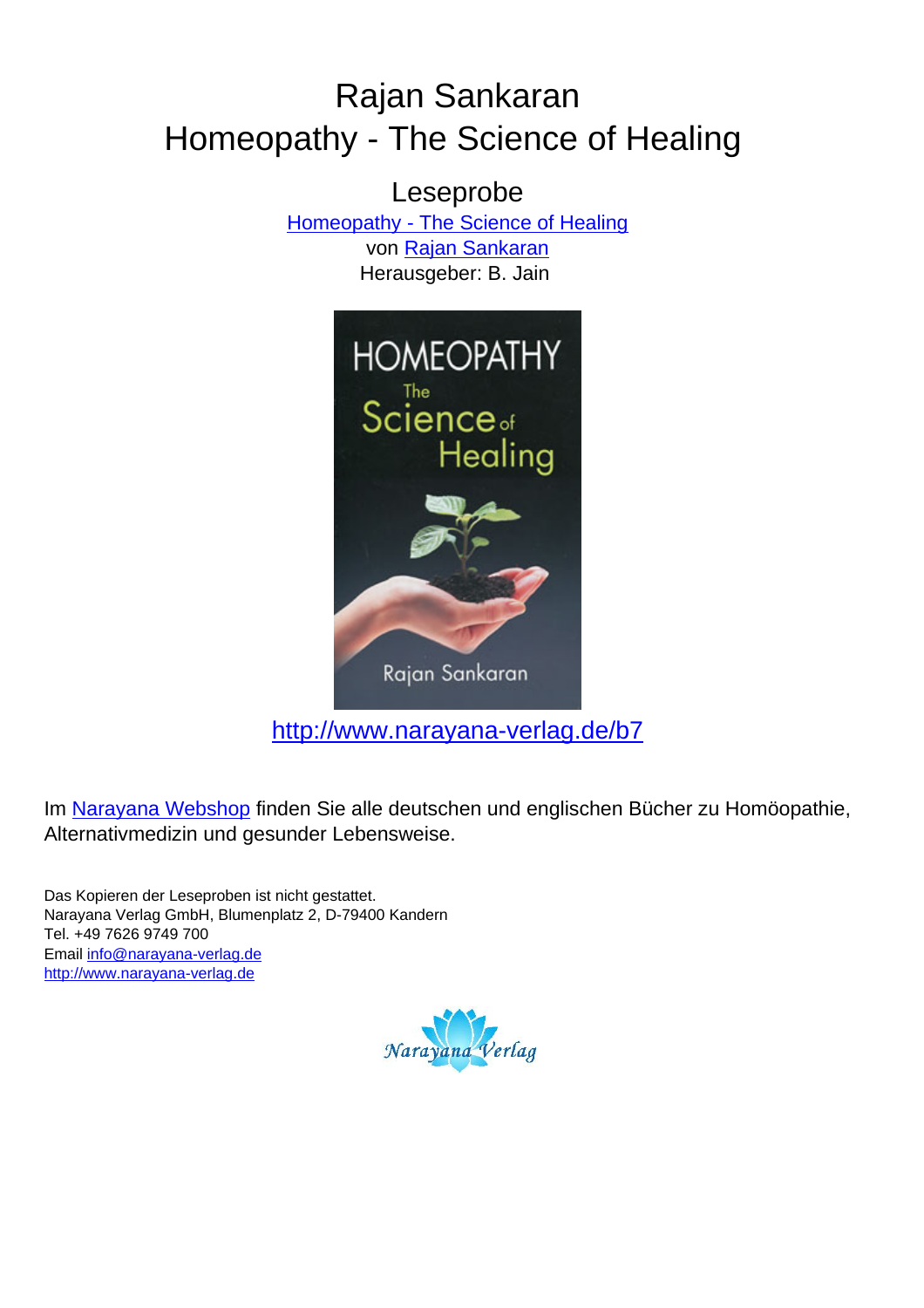## **PREFACE**

## E "Read not to confute or contradict, nor to believe or take for granted. but to weigh and consider"

**—Lord Byron**

The advent of the antibiotics and the steriods was a | revolution in Medical history. Priorto this, medicine was based I on empirical theories and ignored scientific experimentation. With antibiotics, deaths from infectious diseases considerably reduced. However, soon the side-effects of the antibiotics became evident. Steroids have proved to be amongst the most harmful drugs. Presently the infectious diseases were replaced by more disabling conditions. Now we see a significant increase in the incidence of Heart diseases. Tumours, Diabetes, Hypertension, Renal failures. Allergic conditions like Asthma, Degenerative disorders and also Psychic and Psychosomatic diseases. Modern medicine is able to now pinpoint the illness but often can do very little besides that. For many of these diseases it offers only excuses, not solutions. One reason for this is that modern medicine lacks a common principle or law governing the treatment of the patient. This is covered up by a spate of palliative and often harmful drugging. In this situation, Homoeopathy comes forward and offers the answer.

Homoeopathy is neither a supposition nor a theory. It is a scientific principle hammered out of hard facts. It is a proven law backed by indisputable logic. It is the outcome of genius and years of painstaking work. Instead of fading with time, it grows stronger with clinical successes. Hahnemann, the founder challenged, "Homoeopathy appeals solely to the verdict of experience...... Repeat the experiment, carefully and accurately and you will find the doctrine confirmed at every step. Homoeopathy insists on being judged by the results".

Excerpt from Rajan Sankaran "Homeopthy – The Science of Healing" Publisher: B. Jain Publishers Ltd. Excerpted by Narayana Publishers, 79400 Kandern, Tel.: +49 (0) 7626 974 970-0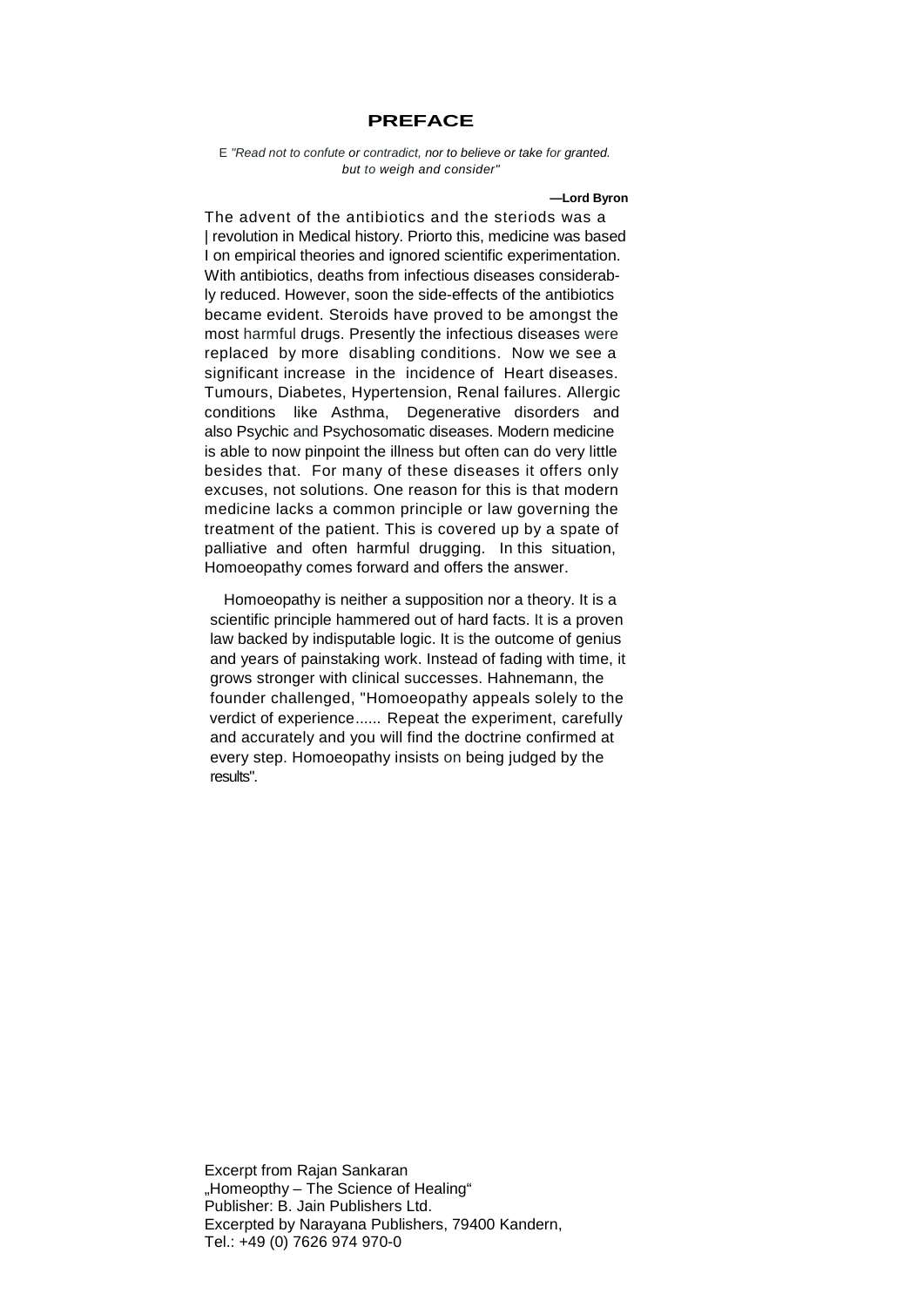Following Hahnemann, homoeopaths have practised their art silently and the results have spoken loudly and unequivocally. The system has become popular. As the fame spreads people, are becoming curious. Even doctors practising other systems are showing active interest. The layman, the patient and the doctor now press for an explanation of the principles of Homoeopathy in the light of recent developments in science and medicine.

Ideas presented in this book are not novel. This work is like a necklace of pearls. The pearls are from the stalwarts from Hahnemann down to the present generation. The author has only contributed the connecting thread. An attempt has been made to cover all aspects of Homoeopathy.

If this book evokes an interest to go deeper into the fascinating ocean of Homoeopathy, it would have more than served its purpose.

**—Rajan Sankaran**

Excerpt from Rajan Sankaran "Homeopthy – The Science of Healing" Publisher: B. Jain Publishers Ltd. Excerpted by Narayana Publishers, 79400 Kandern, Tel.: +49 (0) 7626 974 970-0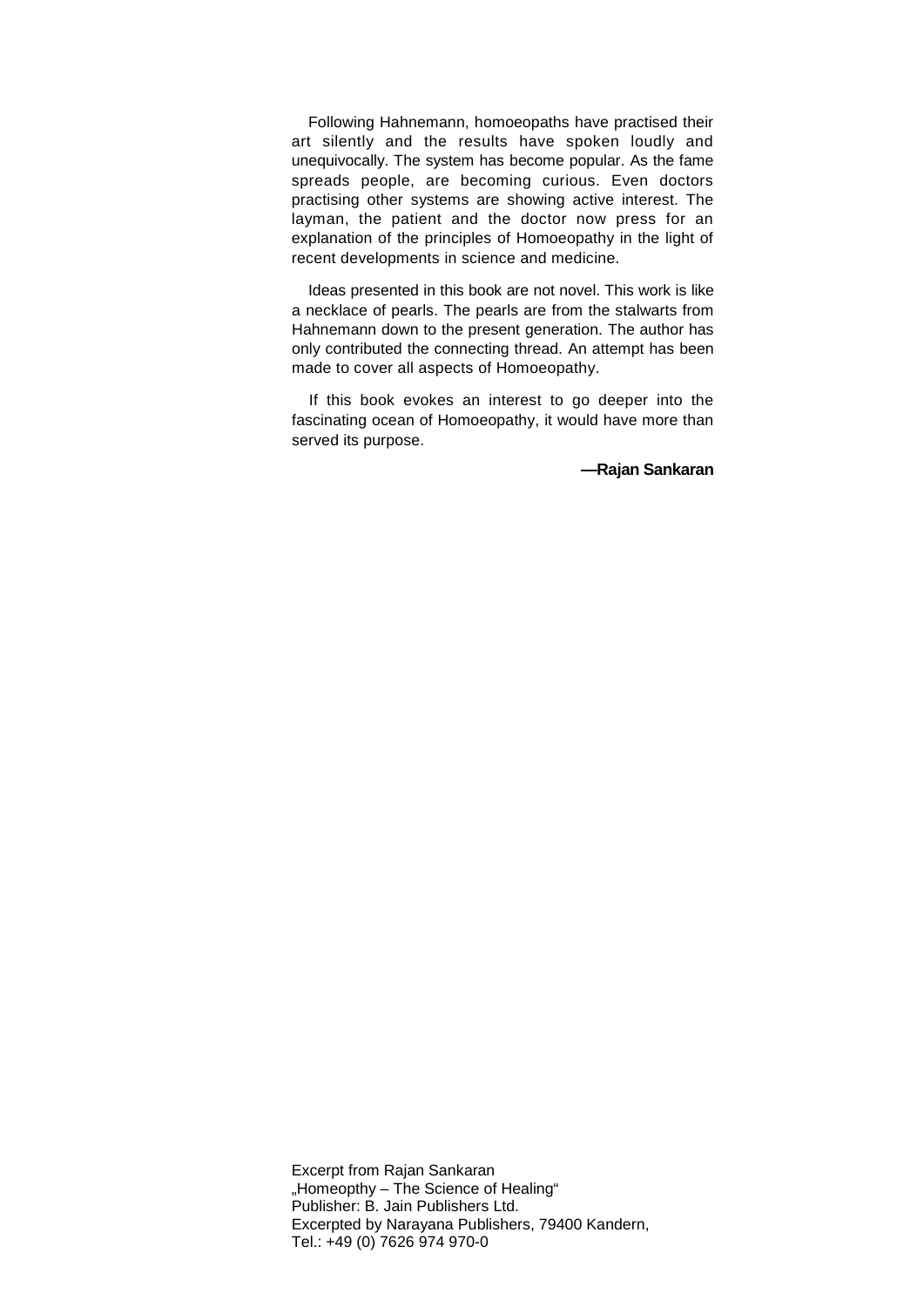## **CONTENTS**

|     | Preface                                         |                |
|-----|-------------------------------------------------|----------------|
|     | The Conversion of Dr. Sircar.                   | 1              |
| 1.  | Homoeopathy.                                    | 5              |
| 2.  | Origin.                                         | $\overline{7}$ |
| 3.  | Provings.                                       | 10             |
| 4.  | Potentisation.                                  | 12             |
| 5.  | Vis Vitae (The force of Life)                   | 16             |
| 6.  | The small dose.                                 | 21             |
| 7.  | The patient as a whole.                         | 23             |
| 8.  | Individualisation.                              | 24             |
| 9.  | Mind is Man.                                    | 27             |
| 10. | Disease - Part of a sequence.                   | 32             |
| 11. | Approach to the patient.                        | 34             |
| 12. | The Magic Minimum.                              | 38             |
| 13. | The Story of Lachesis.                          | 42             |
| 14. | Remedy Response.                                | 47             |
| 15. | The Concept of Suppression.                     | 49             |
| 16. | Diet Restrictions.                              | 52             |
| 17. | Scope and Spread.                               | 53             |
| 18. | The Medicines of Homoeopathy.                   | 56             |
| 19. | Modern Trends.                                  | 58             |
| 20. | My first case.                                  | 61             |
| 21. | Can structural changes be reversed?             | 62             |
| 22. | Can Homoeopathy treat acute cases?              | 62             |
| 23. | Homoeopathy is the best Psychosomatic Medicine. | 63             |
| 24. | Is Homoeopathy slow acting?                     | 64             |
| 25. | Modern Medicine and Homoeopathy.                | 65             |
| 26. | Aids.                                           | 78             |
|     | Conclusion.                                     | 80             |